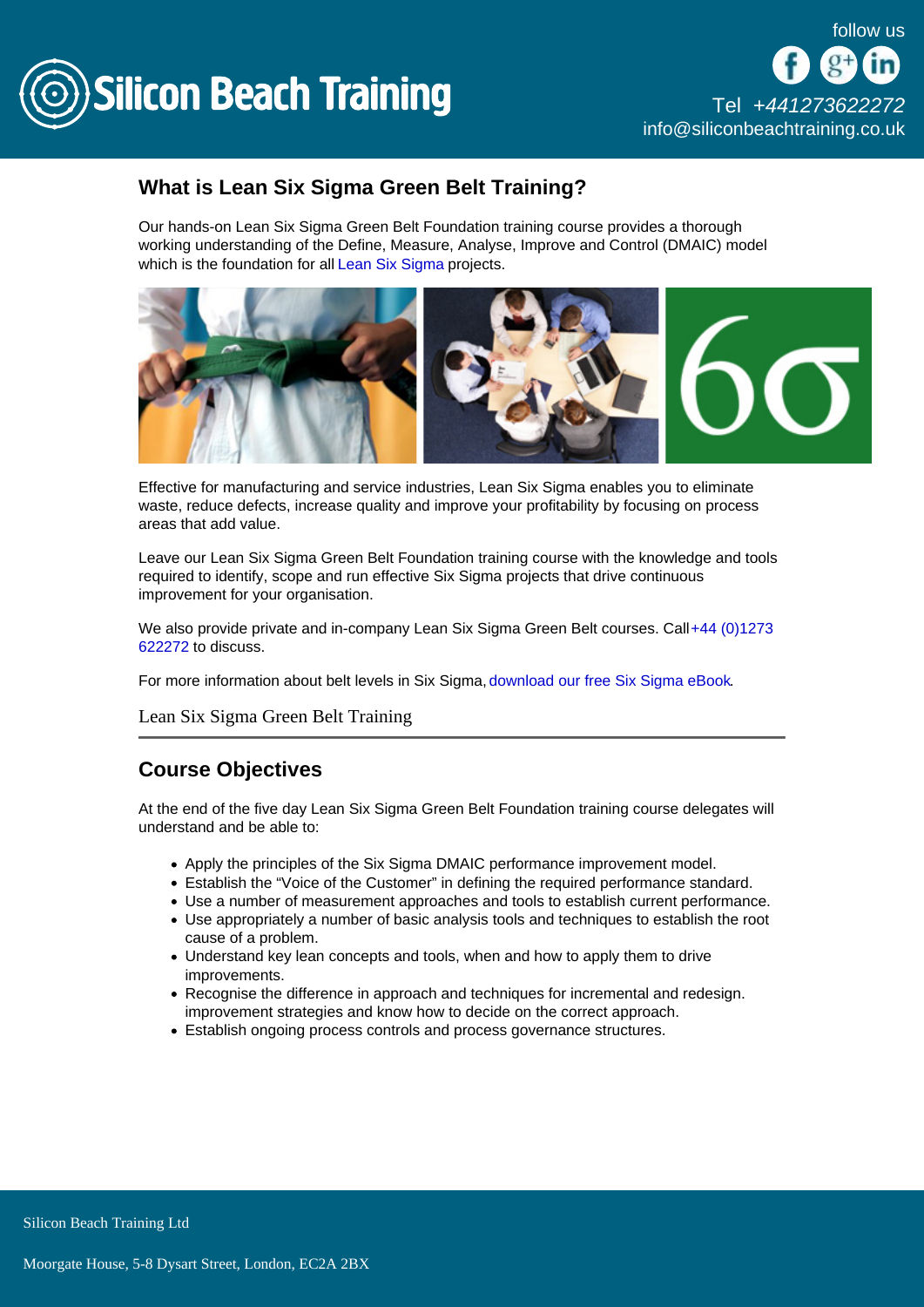

## Define

- Understanding Variability
- Project Charter
- Stakeholder Analysis
- Communication Plan
- Identify and segment key Customers
- Critical to Quality (CTQ) Requirements
- Verifying CTQs
- Hi-level Process map
- Process Vision
- Project Plan

## Measure

- Measurement Basics
- Measurement process and plan
- Selecting Measures
- Measuring Value
- Cost of Poor Quality
- Data definition and sources
- Gauge R&R
- Sampling
- Measuring yields and capability
- Implementing the measurement plan

### Analyse

- Data Analysis
- Pareto charts
- Frequency charts
- Run charts
- Variation
- Process Mapping and Analysis
- Value Stream Analysis
- Complexity
- Cause and Effect Analysis
- Verifying causes
- Scatter diagrams
- Design of Experiments

Improve

Silicon Beach Training Ltd